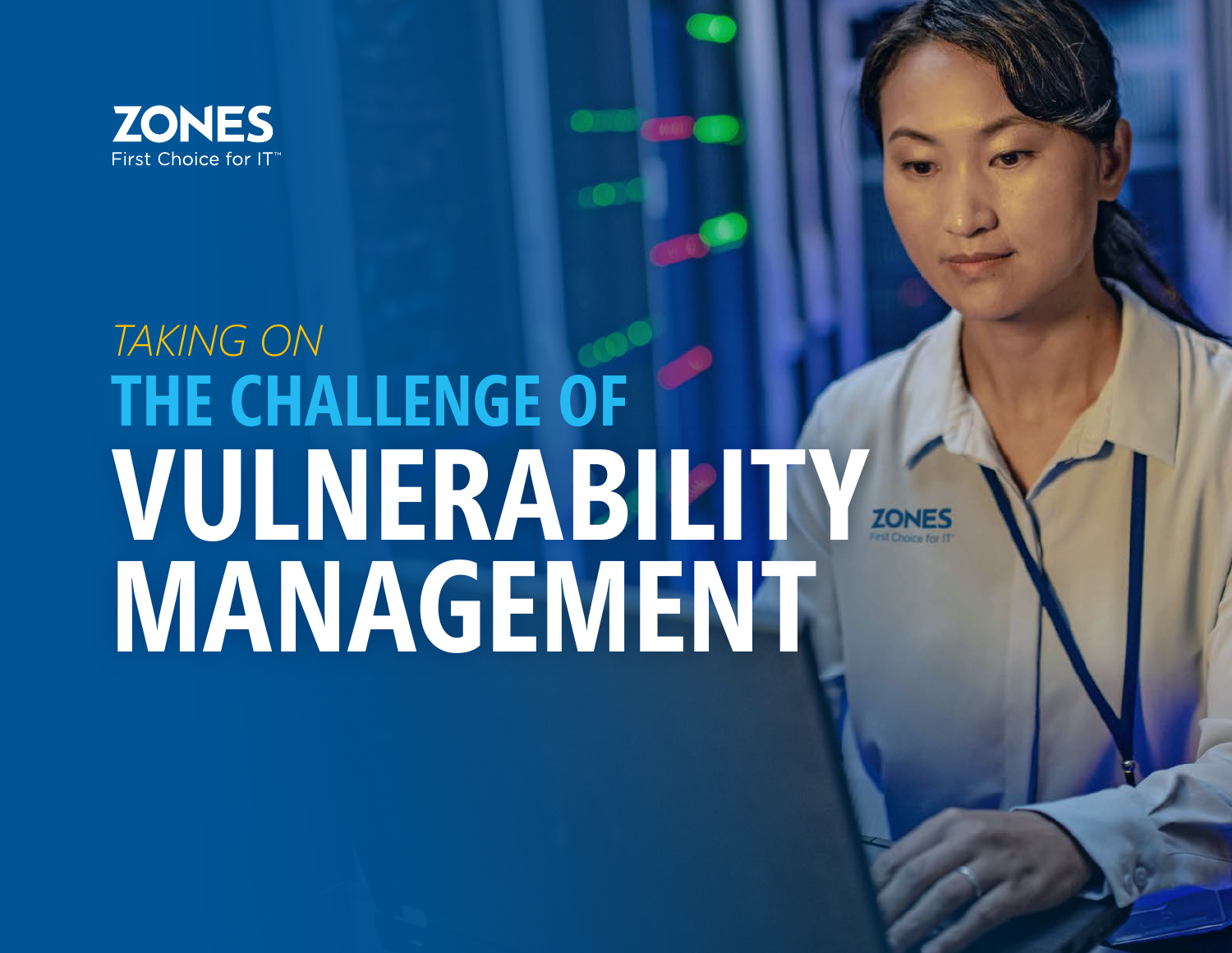#### Knowing the importance of security.

For any organization that aspires to be successful today, security is an absolute must. It's a table-stakes requirement – without your data, your devices, and your users being completely secure, it's difficult to even begin tackling larger business initiatives.

But here's the thing: Taking on the security challenge begins with fully understanding it. For starters, you need to know where and how your organization is vulnerable. After all, if you don't know where you're vulnerable, how can you even begin to defend yourself?

To protect your business-critical assets – and ensure compliance – you must first identify, prioritize, and mitigate against important vulnerabilities. You must do this proactively, before cybercriminals can spot your weaknesses and exploit them. And keep in mind: With new weaknesses constantly being created by changing systems, services, and applications, you must continue scanning for vulnerabilities on an ongoing basis.

**Today, we'll discuss how you can achieve that – and what Zones can do to help.**





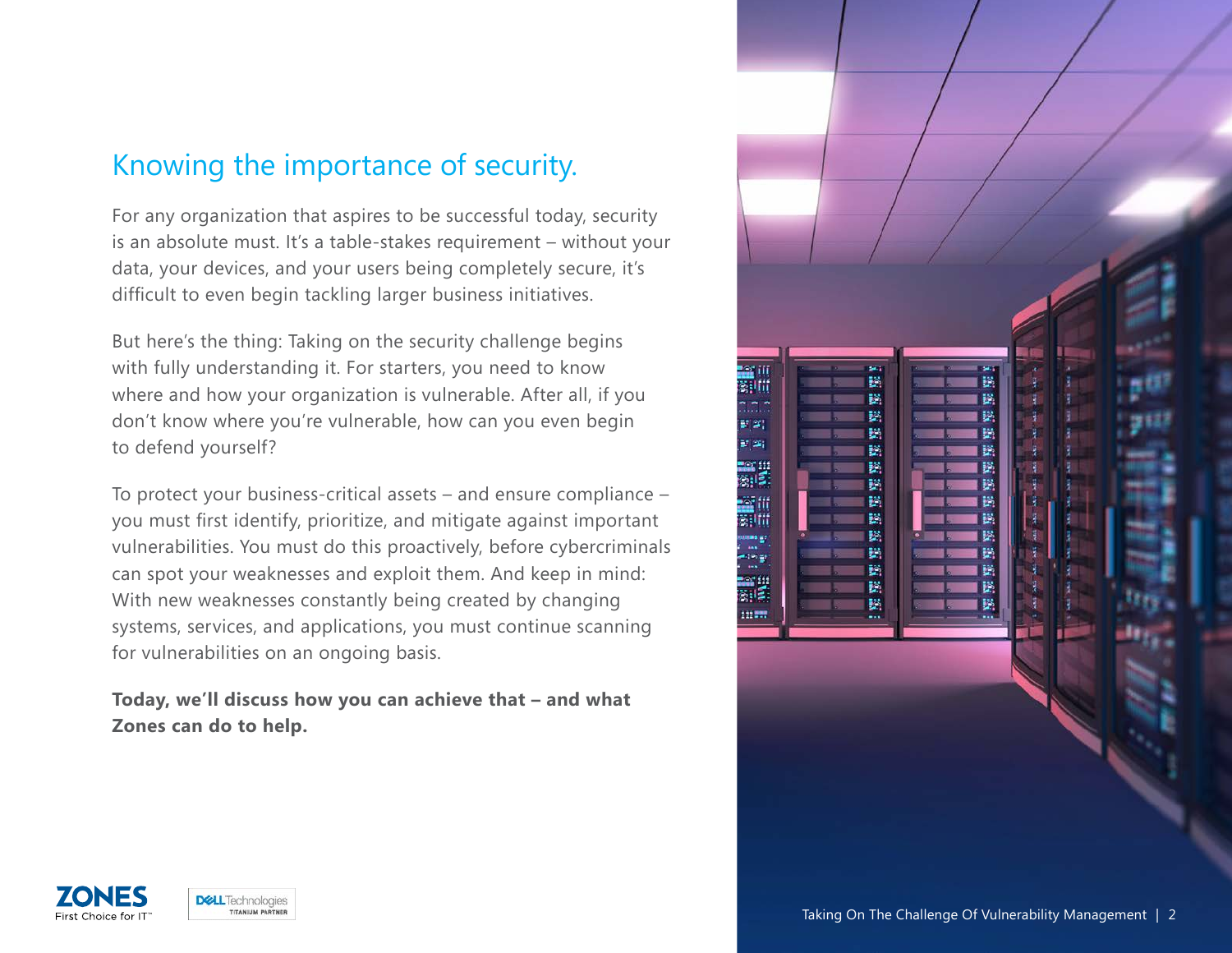## **Introducing Vulnerability Management services from Zones**

So: What can your organization do to stay on top of your vulnerabilities? For starters, you can work with Zones. We offer Vulnerability Management services to help with just that.

Our offering includes a wide range of industry-leading tools that are designed to help you identify, classify, and prioritize weaknesses as needed. We deliver meaningful intelligence on verified vulnerabilities and quickly show you the fastest route to remediate or mitigate against them – all without interrupting business as usual.

Zones' Vulnerability Management services feature automated, on-demand, and manual scanning, using up to seven best-of-breed scanning engines, supplemented by Zones' own custom-developed tools. In total, what you get is an accurate, cost-effective solution for detecting and managing vulnerabilities.



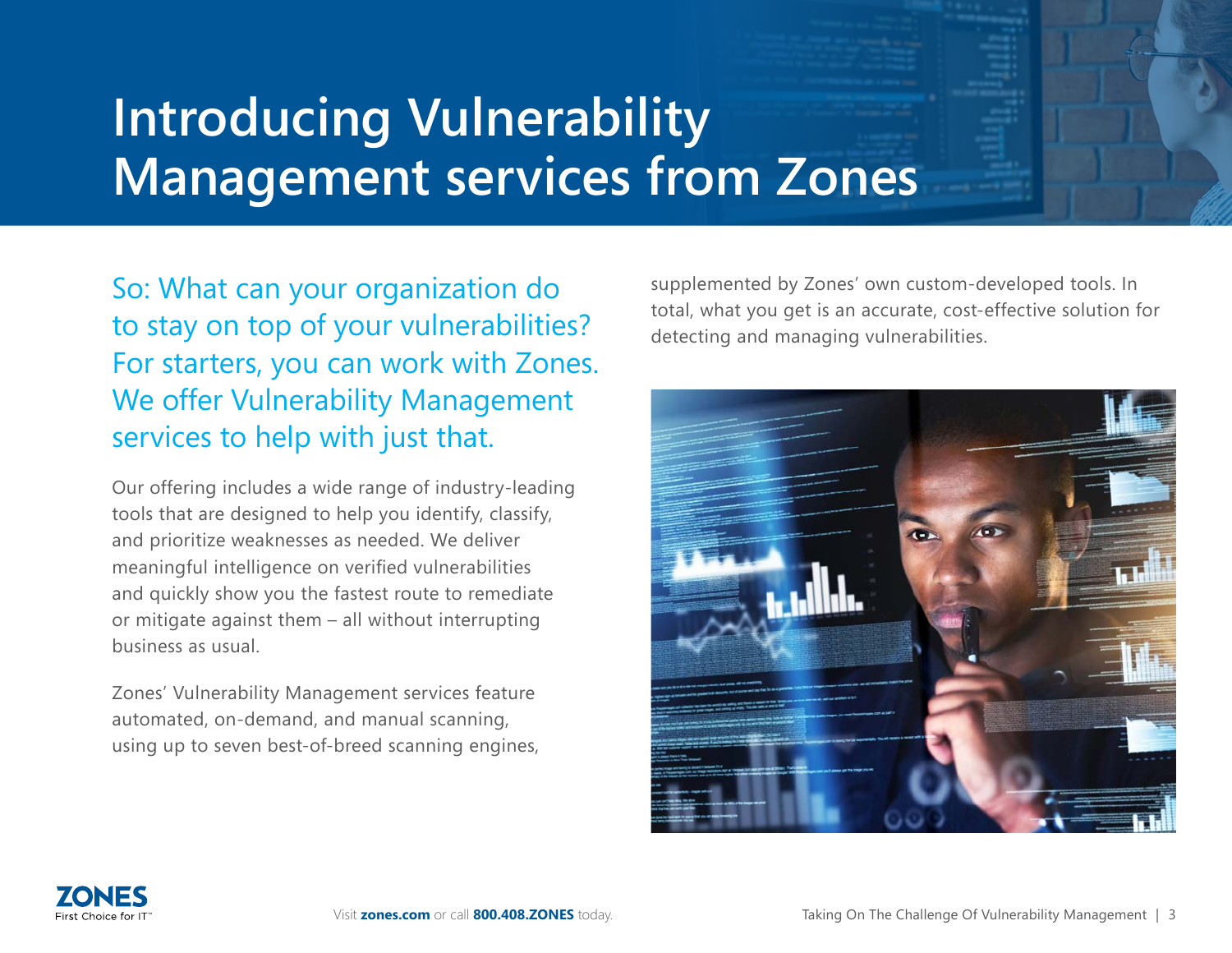### **Walking through the service components**

Let's take a closer look. When you invest in Zones' Vulnerability Management services, what are you really getting? Here's a brief rundown.



- **Regularly scheduled scanning.** Zones will regularly scan your IT infrastructure, giving you real-time access to detailed intelligence on your security posture. You will have immediate access to highlight and review any critical or high-impact vulnerabilities – as well as any false positives.
- Access to security experts. You'll have a team of experts with vulnerability management experience, right at your fingertips. This ensures that you'll have proactive monitoring of all security scans to make sure they run successfully. You'll also be able to schedule regular status meetings with the Zones Service Management team that will keep you updated.
- **Clear visibility.** Thanks to Zones, you'll have ondemand access to the Zones Managed Vulnerability Scan Broadview portal, which will give you complete visibility into all vulnerabilities detected within your network.

**This offering really is the complete package. With Zones in your corner, you'll be ready to truly conquer your IT vulnerabilities.**

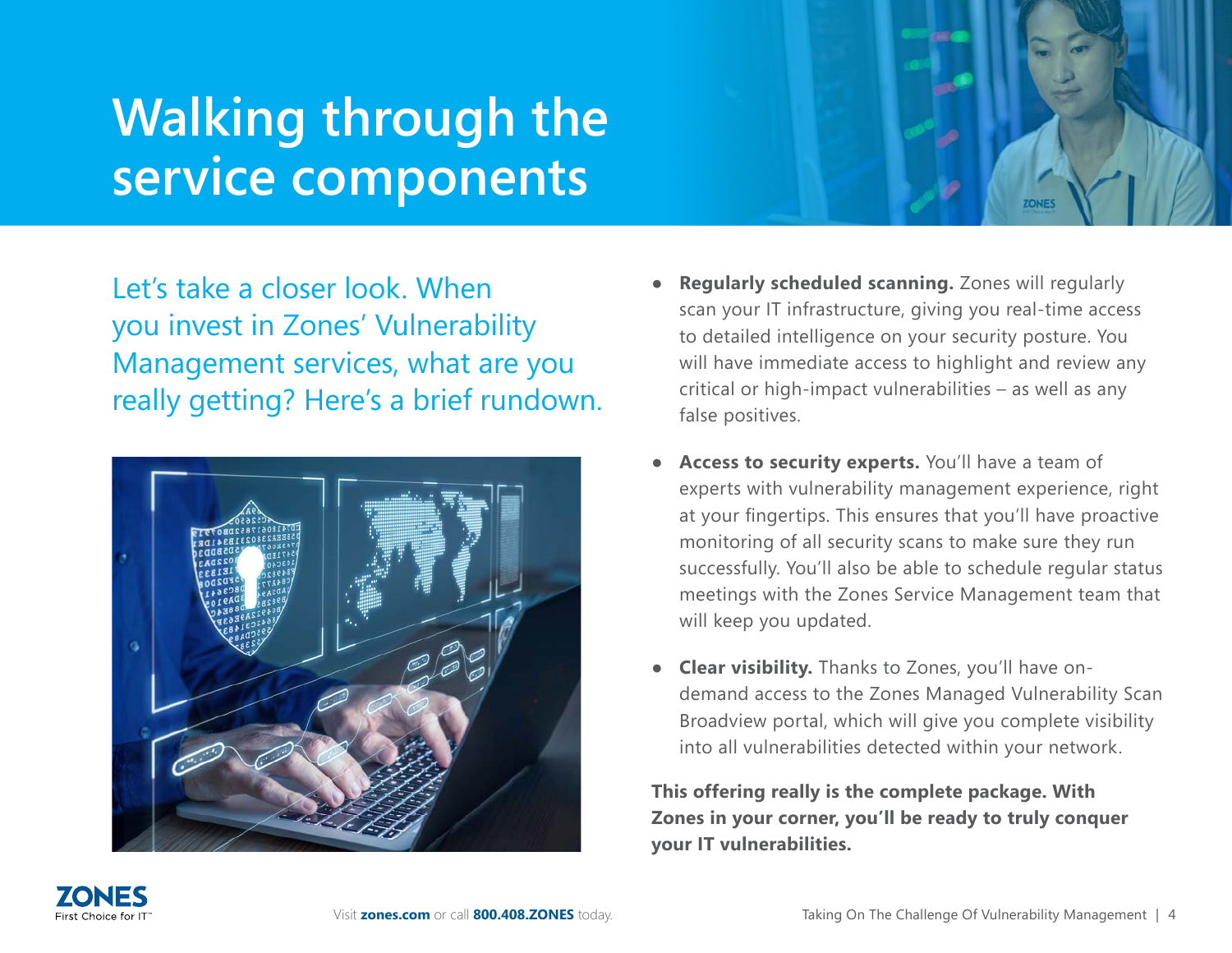### **Understanding the business benefits**

Vulnerability Management services are an investment – and when you make that investment, you want to be sure you'll get something back. So, let's talk about how your business will benefit from this Zones offering.

The first benefit is simple: Access to the best technology. Everyone needs to scan for IT vulnerabilities, but you've got to do it in a way that saves time and money. Our seven best-of-breed scanning tools, combined with custom-developed Zones applications, will make sure your scanning process is lean and efficient.

On top of that, you'll benefit from the increased visibility. Zones will help you carry out comprehensive assessments – our process is exhaustive, multi-layered, and uses a combination of tools and techniques to find every possible vulnerability. Everything will be out in the open – you'll never be caught off guard by a security issue again.

Finally, you'll benefit from reduced risk. When you have a clear process for finding and remediating vulnerabilities, you reduce the risk of not only data breaches, but also regulatory compliance violations. This means your business can move forward with confidence, no longer needing to worry about potential IT weaknesses.



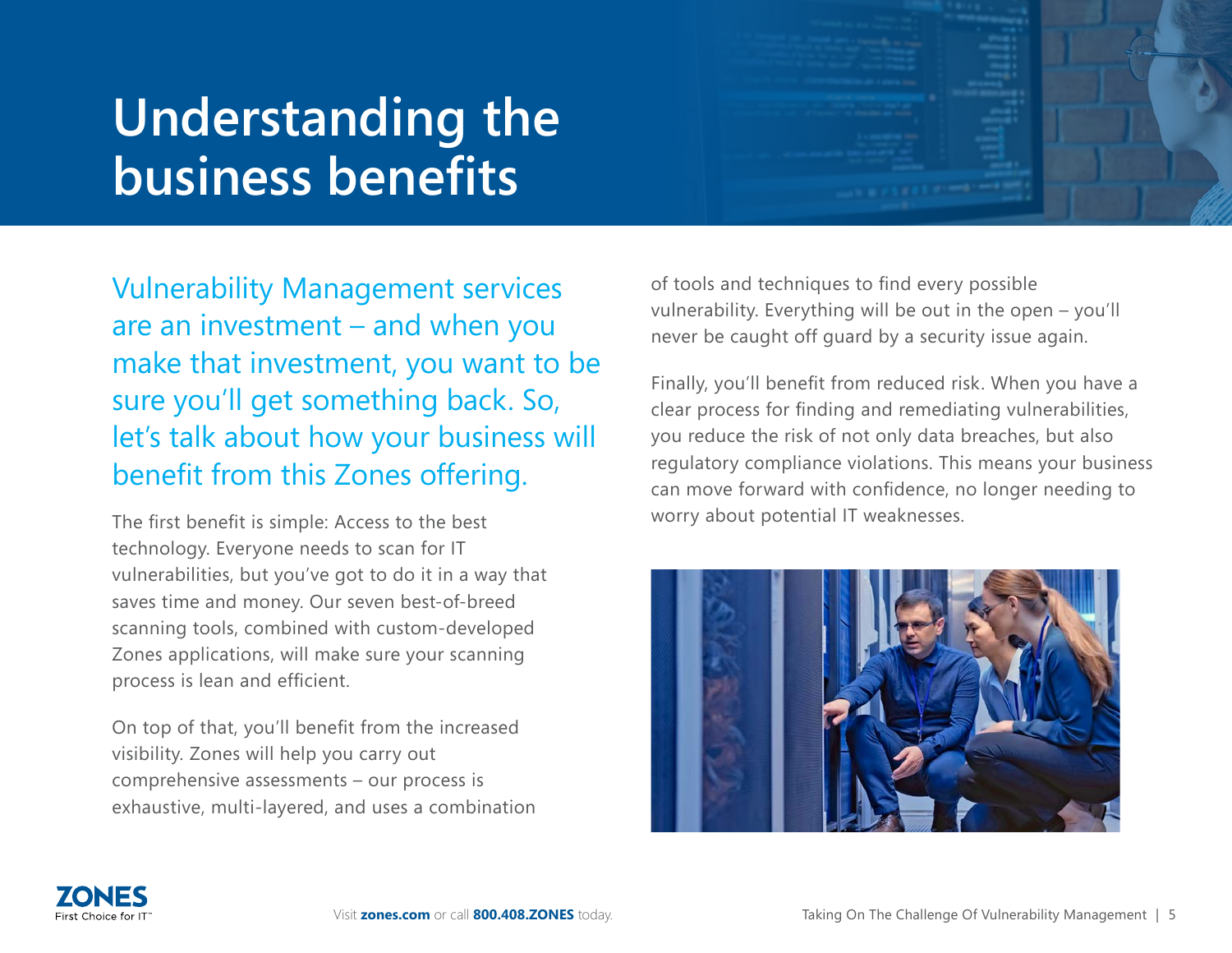### **Why Zones?**

#### There are many directions to turn when you're looking for help with your IT vulnerabilities. So why Zones?



Because at Zones, we're here to be your go-to security provider, striving to build a safer digital society for everyone. We've always been at the cutting edge of threat research, and we're an intelligence-driven security provider, offering you unparalleled access to information on current and emerging threats.

We have a years-long track record when it comes to information security. Our researchers, analysts, and other subject matter experts are best in class. We take pride in offering organizations global protection, yet local expertise, giving them complete and total support throughout the entire threat lifecycle. This is what we've always done for our clients, and we're ready to do the same for you next.

#### **To learn more, connect with a Zones Account Manager today.**